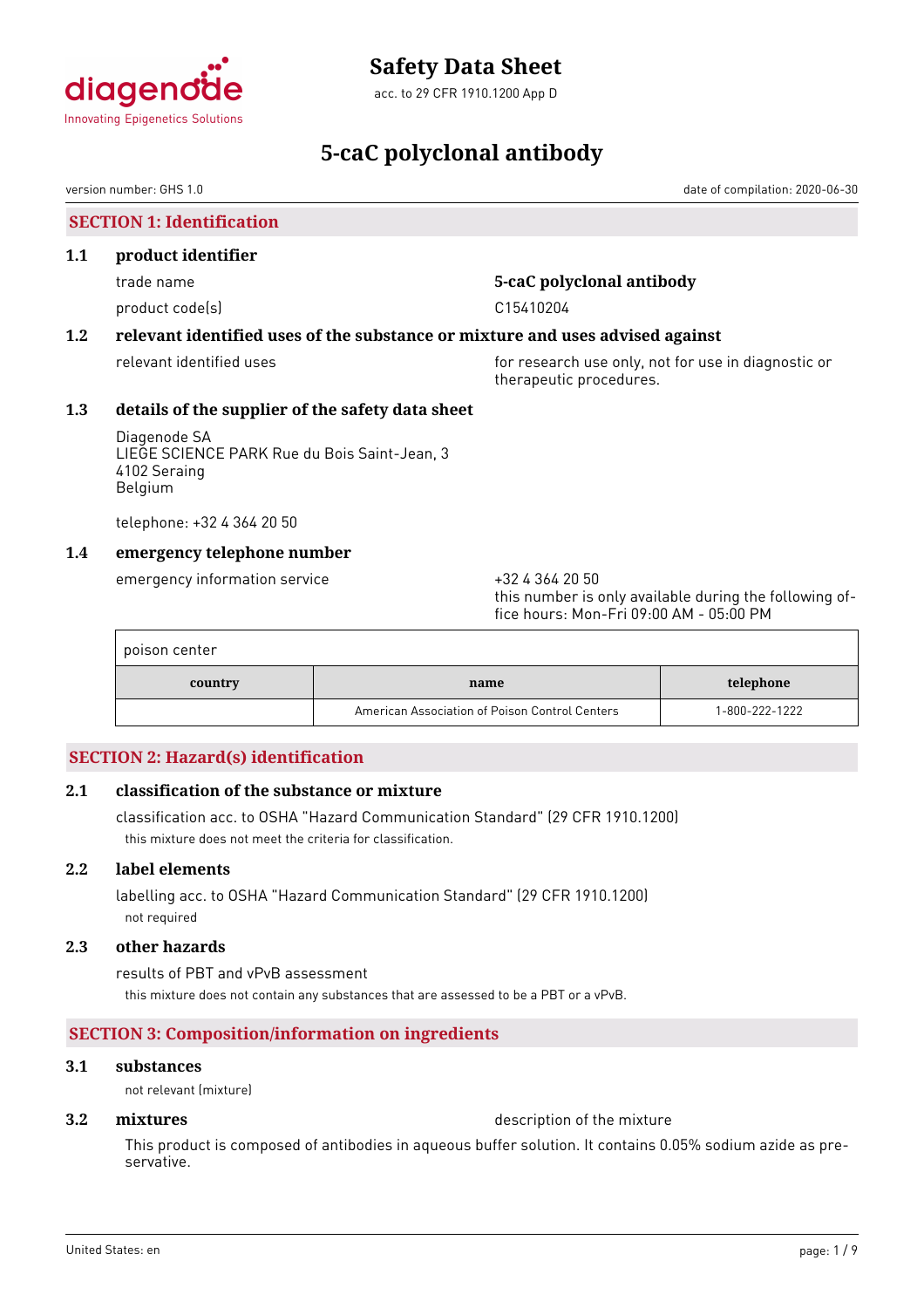

acc. to 29 CFR 1910.1200 App D

# **5-caC polyclonal antibody**

version number: GHS 1.0 date of compilation: 2020-06-30

## **SECTION 4: First-aid measures**

### **4.1 description of first- aid measures**

#### general notes

do not leave affected person unattended. remove victim out of the danger area. keep affected person warm, still and covered. take off immediately all contaminated clothing. in all cases of doubt, or when symptoms persist, seek medical advice. in case of unconsciousness place person in the recovery position. Never give anything by mouth.

#### following inhalation

if breathing is irregular or stopped, immediately seek medical assistance and start first aid actions. provide fresh air.

#### following skin contact

wash with plenty of soap and water.

#### following eye contact

remove contact lenses, if present and easy to do. Continue rinsing. irrigate copiously with clean, fresh water for at least 10 minutes, holding the eyelids apart.

#### following ingestion

rinse mouth with water (only if the person is conscious). do NOT induce vomiting.

### **4.2 most important symptoms and effects, both acute and delayed**

symptoms and effects are not known to date.

#### **4.3 indication of any immediate medical attention and special treatment needed**

none

## **SECTION 5: Fire-fighting measures**

#### **5.1 extinguishing media**

suitable extinguishing media water spray, BC-powder, carbon dioxide (CO2)

unsuitable extinguishing media water jet

#### **5.2 special hazards arising from the substance or mixture**

#### hazardous combustion products

nitrogen oxides (NOx), carbon monoxide (CO), carbon dioxide (CO2)

#### **5.3 advice for firefighters**

in case of fire and/or explosion do not breathe fumes. coordinate firefighting measures to the fire surroundings. do not allow firefighting water to enter drains or water courses. collect contaminated firefighting water separately. fight fire with normal precautions from a reasonable distance.

### **SECTION 6: Accidental release measures**

#### **6.1 personal precautions, protective equipment and emergency procedures**

for non-emergency personnel

remove persons to safety.

for emergency responders

wear breathing apparatus if exposed to vapors/dust/aerosols/gases.

### **6.2 environmental precautions**

keep away from drains, surface and ground water. retain contaminated washing water and dispose of it.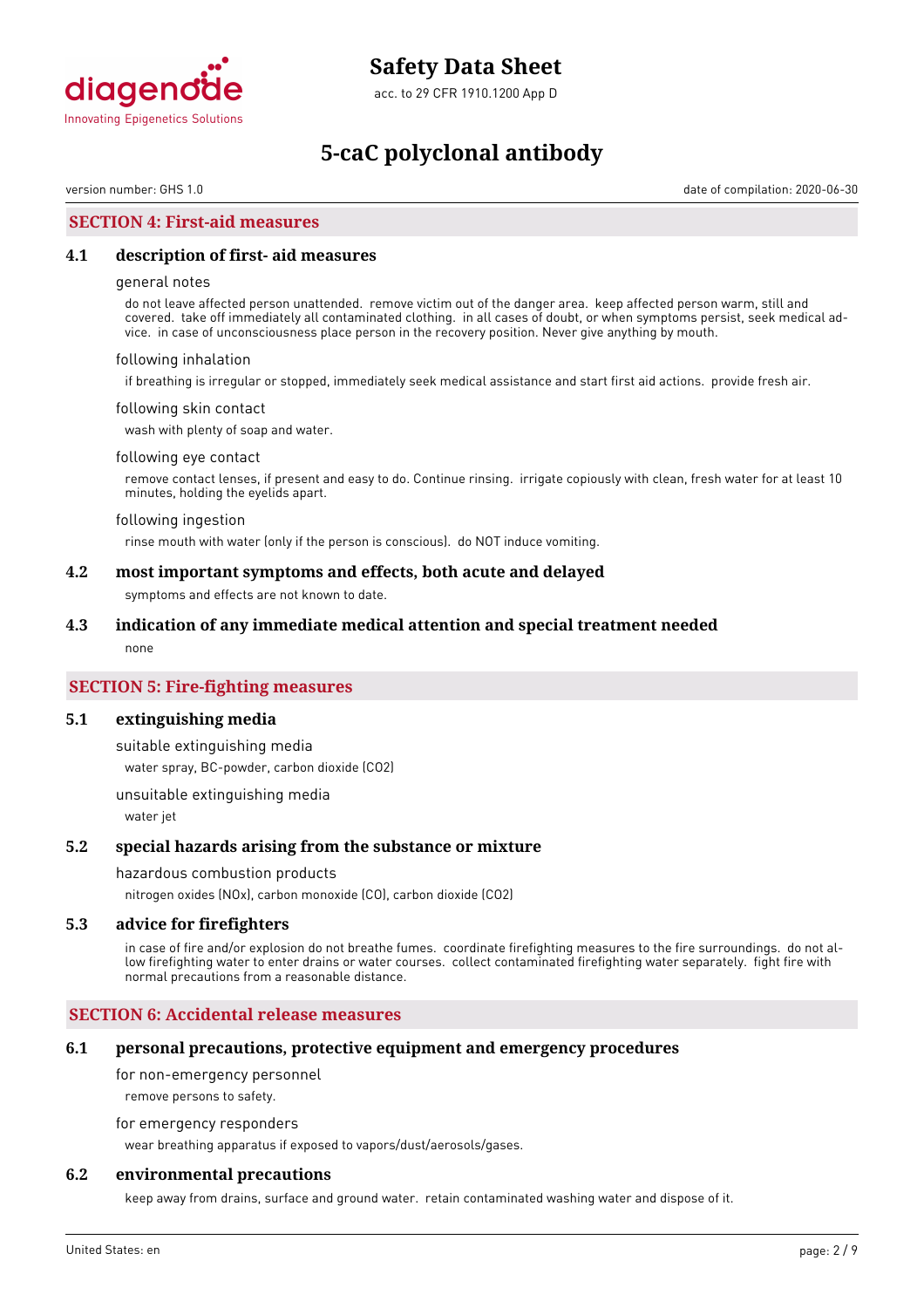

acc. to 29 CFR 1910.1200 App D

# **5-caC polyclonal antibody**

version number: GHS 1.0 date of compilation: 2020-06-30

# **6.3 methods and material for containment and cleaning up**

advice on how to contain a spill

covering of drains

advice on how to clean up a spill

wipe up with absorbent material (e.g. cloth, fleece). collect spillage: sawdust, kieselgur (diatomite), sand, universal binder

appropriate containment techniques use of adsorbent materials.

other information relating to spills and releases

place in appropriate containers for disposal. ventilate affected area.

#### **6.4 reference to other sections**

hazardous combustion products: see section 5. personal protective equipment: see section 8. incompatible materials: see section 10. disposal considerations: see section 13.

# **SECTION 7: Handling and storage**

### **7.1 precautions for safe handling**

recommendations

- measures to prevent fire as well as aerosol and dust generation use local and general ventilation. use only in well-ventilated areas.

advice on general occupational hygiene

wash hands after use. do not eat, drink and smoke in work areas. remove contaminated clothing and protective equipment before entering eating areas. never keep food or drink in the vicinity of chemicals. never place chemicals in containers that are normally used for food or drink. keep away from food, drink and animal feedingstuffs.

#### **7.2 conditions for safe storage, including any incompatibilities**

control of the effects

protect against external exposure, such as

frost

#### **7.3 specific end use(s)**

see section 16 for a general overview.

# **SECTION 8: Exposure controls/personal protection**

#### **8.1 control parameters**

|              | occupational exposure limit values (Workplace Exposure Limits) |               |                 |                     |                                    |                      |                                     |                                        |            |                 |                                           |
|--------------|----------------------------------------------------------------|---------------|-----------------|---------------------|------------------------------------|----------------------|-------------------------------------|----------------------------------------|------------|-----------------|-------------------------------------------|
| coun-<br>try | name of agent                                                  | <b>CAS No</b> | identi-<br>fier | <b>TWA</b><br>[ppm] | <b>TWA</b><br>[mg/m <sup>3</sup> ] | <b>STEL</b><br>[ppm] | <b>STEL</b><br>[mg/m <sup>3</sup> ] | $ Ceiling-C Ceiling-C $ nota-<br>[ppm] | $[mg/m^3]$ | tion            | source                                    |
| US           | glycerine                                                      | $56 - 81 - 5$ | <b>REL</b>      |                     |                                    |                      |                                     |                                        |            | mist.<br>appx-D | <b>NIOSH</b><br><b>REL</b>                |
| US.          | glycerol                                                       | $56 - 81 - 5$ | PEL             |                     | 15                                 |                      |                                     |                                        |            | mist, i         | <b>29 CFR</b><br>1910.100<br><sup>0</sup> |
| US           | glycerol                                                       | $56 - 81 - 5$ | PEL             |                     | 5                                  |                      |                                     |                                        |            | mist, r         | 29 CFR<br>1910.100                        |

notation

appx-D see Appendix D - Substances with No Established RELs<br>Ceiling-C ceiling value is a limit value above which exposure shou ceiling value is a limit value above which exposure should not occur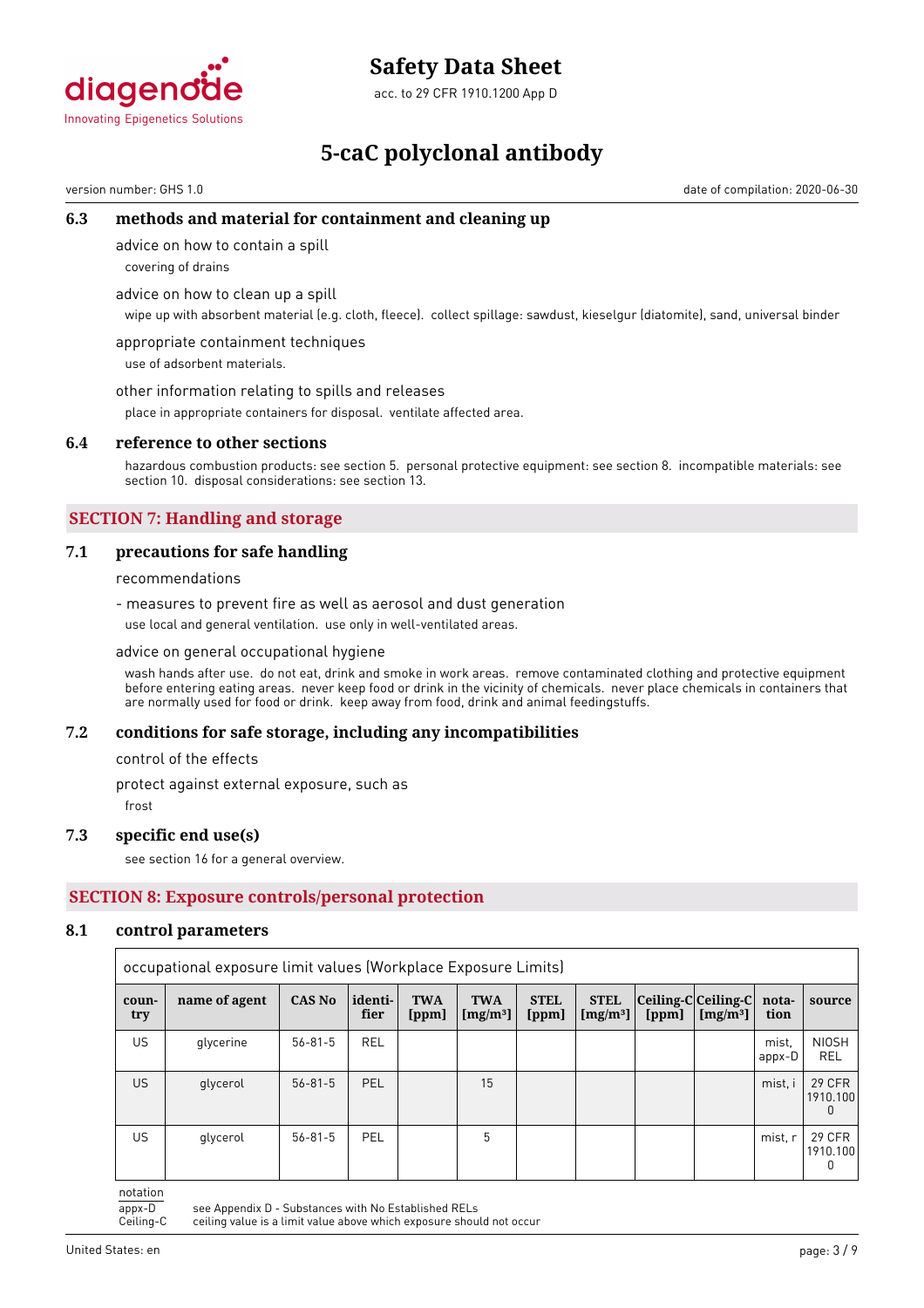

acc. to 29 CFR 1910.1200 App D

# **5-caC polyclonal antibody**

version number: GHS 1.0 date of compilation: 2020-06-30

| notation    |                                                                                                                                                                             |
|-------------|-----------------------------------------------------------------------------------------------------------------------------------------------------------------------------|
|             | inhalable fraction                                                                                                                                                          |
| mist        | as mists                                                                                                                                                                    |
|             | respirable fraction                                                                                                                                                         |
| <b>STEL</b> | short-term exposure limit: a limit value above which exposure should not occur and which is related to a 15-minute period (un-<br>less otherwise specified)                 |
| <b>TWA</b>  | time-weighted average (long-term exposure limit): measured or calculated in relation to a reference period of 8 hours time-<br>weighted average (unless otherwise specified |

# **8.2 exposure controls**

appropriate engineering controls

general ventilation.

#### individual protection measures (personal protective equipment)

eye/face protection

wear eye/face protection.

skin protection

- hand protection

wear suitable gloves. chemical protection gloves are suitable, which are tested according to EN 374. check leak-tightness/ impermeability prior to use. in the case of wanting to use the gloves again, clean them before taking off and air them well. for special purposes, it is recommended to check the resistance to chemicals of the protective gloves mentioned above together with the supplier of these gloves.

#### - other protection measures

take recovery periods for skin regeneration. preventive skin protection (barrier creams/ointments) is recommended. wash hands thoroughly after handling.

#### respiratory protection

in case of inadequate ventilation wear respiratory protection.

environmental exposure controls

use appropriate container to avoid environmental contamination. keep away from drains, surface and ground water.

# **SECTION 9: Physical and chemical properties**

### **9.1 information on basic physical and chemical properties**

### **appearance**

| physical state | liquid    |
|----------------|-----------|
| color          | colorless |
| odor           | odorless  |

#### **other safety parameters**

| pH (value)                              | not determined        |
|-----------------------------------------|-----------------------|
| melting point/freezing point            | not determined        |
| initial boiling point and boiling range | not determined        |
| flash point                             | not determined        |
| evaporation rate                        | not determined        |
| flammability (solid, gas)               | not relevant, (fluid) |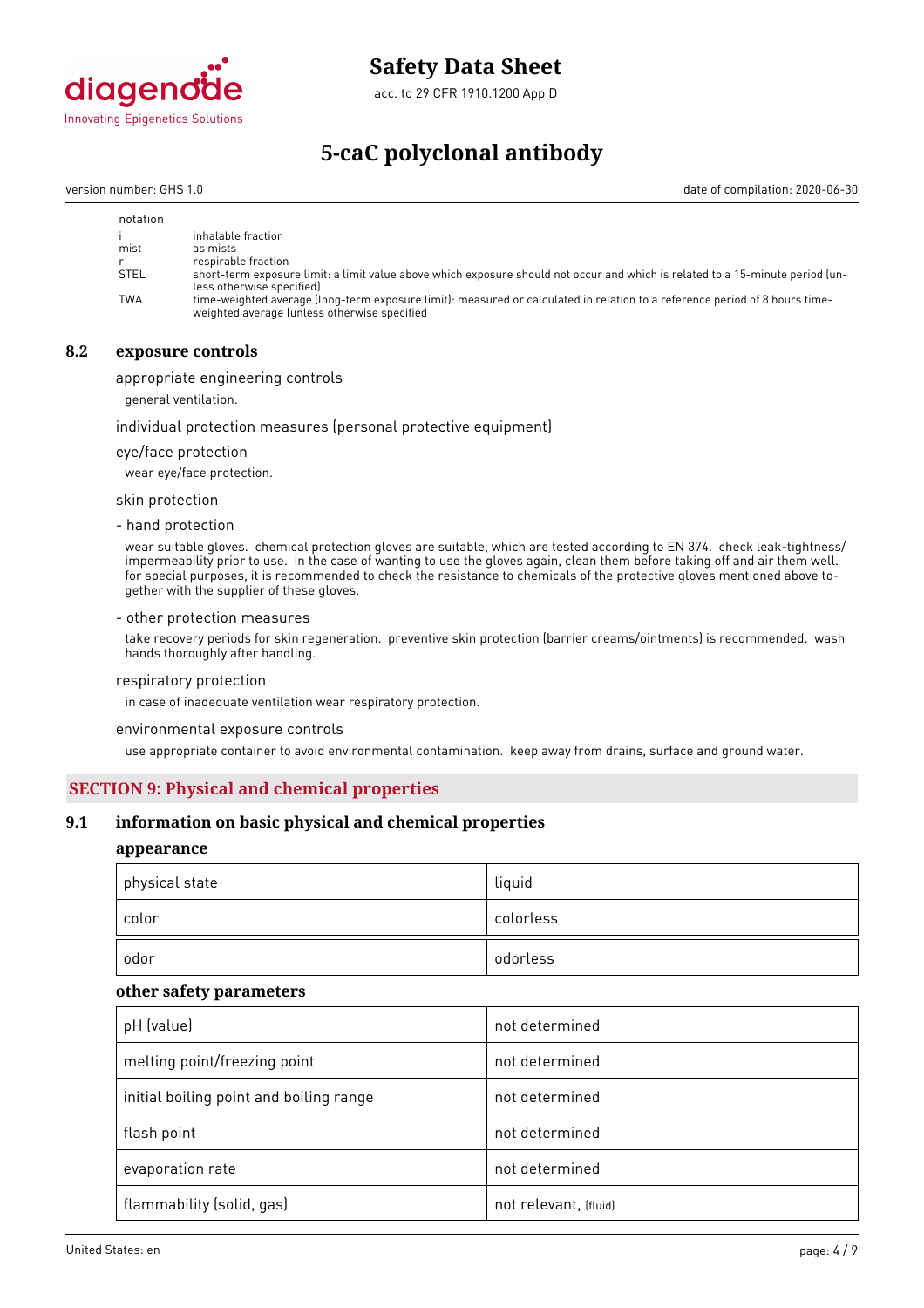

acc. to 29 CFR 1910.1200 App D

# **5-caC polyclonal antibody**

version number: GHS 1.0 date of compilation: 2020-06-30

| other information           | there is no additional information            |
|-----------------------------|-----------------------------------------------|
| oxidizing properties        | none                                          |
| explosive properties        | none                                          |
| viscosity                   | not determined                                |
| auto-ignition temperature   | not determined                                |
| - n-octanol/water (log KOW) | this information is not available             |
| partition coefficient       |                                               |
| solubility(ies)             | not determined                                |
| relative density            | information on this property is not available |
| vapor density               | this information is not available             |
| density                     | not determined                                |
| vapor pressure              | not determined                                |
| explosive limits            | not determined                                |

# **SECTION 10: Stability and reactivity**

## **10.1 reactivity**

concerning incompatibility: see below "Conditions to avoid" and "Incompatible materials".

### **10.2 chemical stability**

the material is stable under normal ambient and anticipated storage and handling conditions of temperature and pressure.

## **10.3 possibility of hazardous reactions**

no known hazardous reactions.

# **10.4 conditions to avoid**

there are no specific conditions known which have to be avoided.

# **10.5 incompatible materials**

oxidizers

# **10.6 hazardous decomposition products**

reasonably anticipated hazardous decomposition products produced as a result of use, storage, spill and heating are not known. hazardous combustion products: see section 5.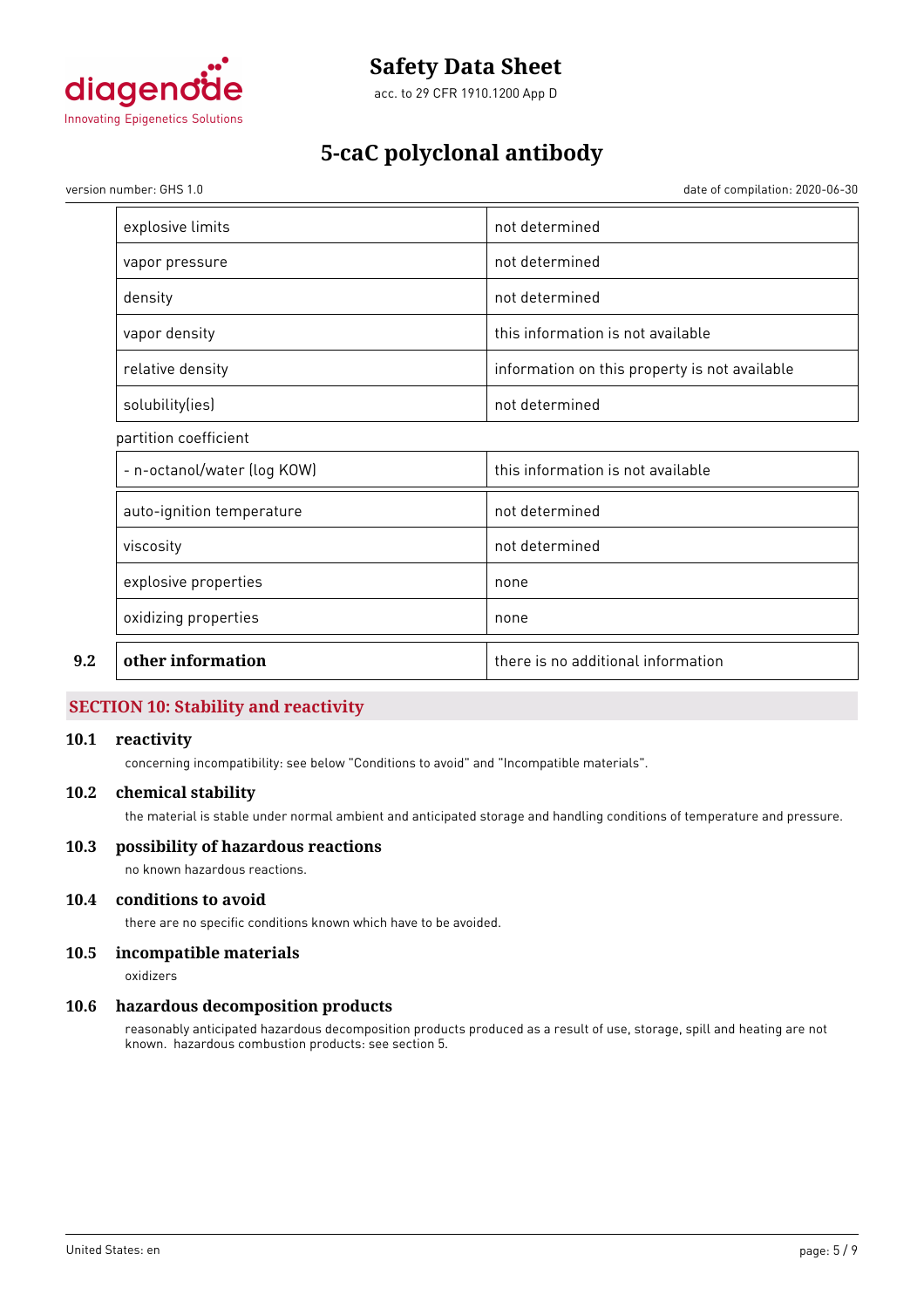

acc. to 29 CFR 1910.1200 App D

# **5-caC polyclonal antibody**

version number: GHS 1.0 date of compilation: 2020-06-30

# **SECTION 11: Toxicological information**

### **11.1 information on toxicological effects**

test data are not available for the complete mixture.

classification procedure the method for classification of the mixture is based on ingredients of the mixture (additivity formula).

### **classification acc. to OSHA "Hazard Communication Standard" (29 CFR 1910.1200)**

this mixture does not meet the criteria for classification.

acute toxicity shall not be classified as acutely toxic.

skin corrosion/irritation

shall not be classified as corrosive/irritant to skin.

serious eye damage/eye irritation shall not be classified as seriously damaging to the eye or eye irritant.

respiratory or skin sensitization shall not be classified as a respiratory or skin sensitizer.

germ cell mutagenicity shall not be classified as germ cell mutagenic.

carcinogenicity

shall not be classified as carcinogenic.

#### reproductive toxicity

shall not be classified as a reproductive toxicant.

specific target organ toxicity - single exposure

shall not be classified as a specific target organ toxicant (single exposure).

#### specific target organ toxicity - repeated exposure

shall not be classified as a specific target organ toxicant (repeated exposure).

#### aspiration hazard

shall not be classified as presenting an aspiration hazard.

# **SECTION 12: Ecological information**

#### **12.1 toxicity**

shall not be classified as hazardous to the aquatic environment.

#### **12.2 persistence and degradability**

data are not available.

#### **12.3 bioaccumulative potential**

data are not available.

### **12.4 mobility in soil**

data are not available.

## **12.5 results of PBT and vPvB assessment**

data are not available.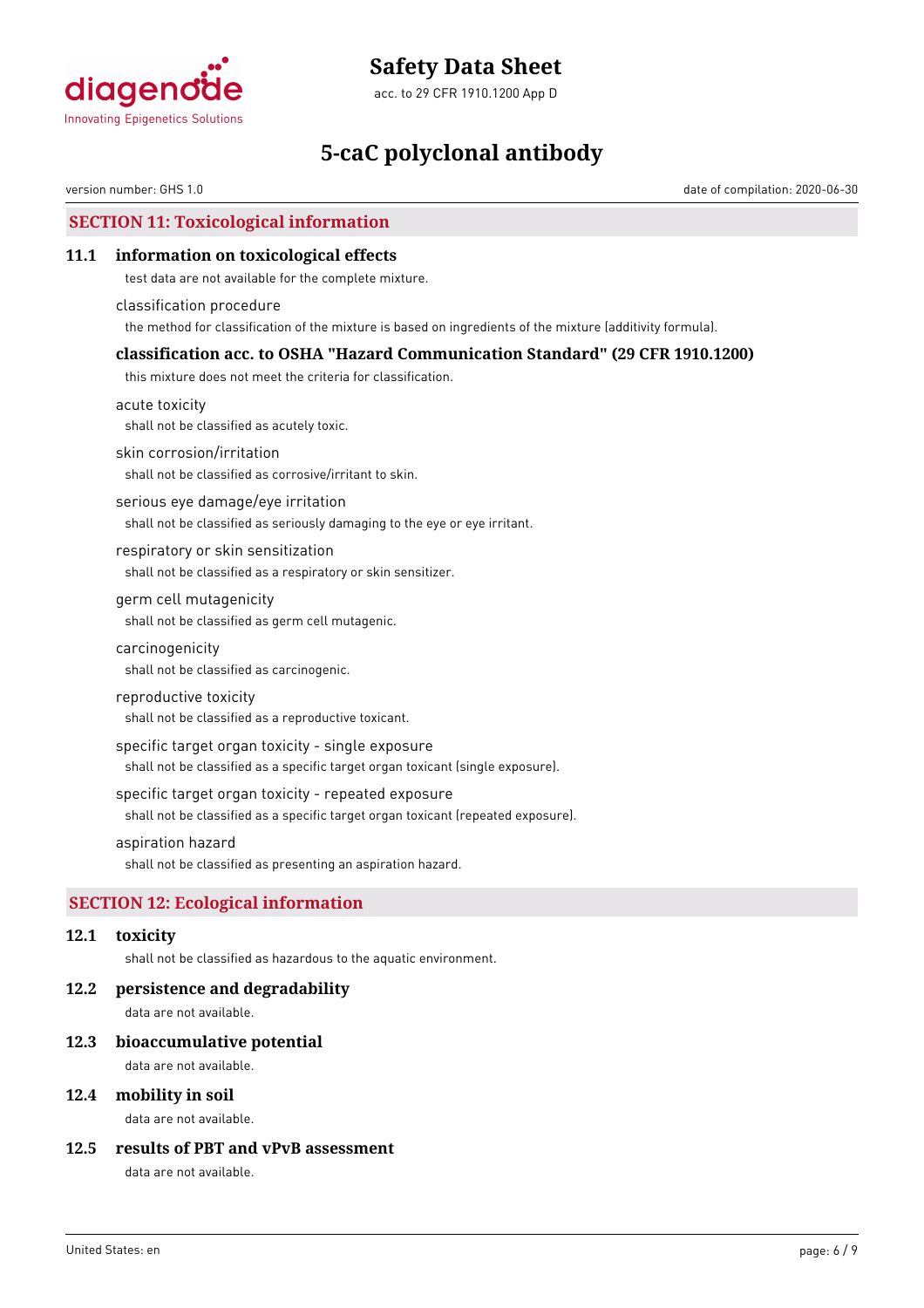

acc. to 29 CFR 1910.1200 App D

# **5-caC polyclonal antibody**

version number: GHS 1.0 date of compilation: 2020-06-30

### **12.6 other adverse effects**

data are not available.

# **SECTION 13: Disposal considerations**

#### **13.1 waste treatment methods**

sewage disposal-relevant information

do not empty into drains. avoid release to the environment. Refer to special instructions/safety data sheets.

#### waste treatment of containers/packages

completely emptied packages can be recycled. handle contaminated packages in the same way as the substance itself.

#### **remarks**

please consider the relevant national or regional provisions. waste shall be separated into the categories that can be handled separately by the local or national waste management facilities.

### **SECTION 14: Transport information**

- **14.1 UN number 14.1 UN** number
- **14.2 IN proper shipping name** not assigned
- **14.3 transport hazard class(es)** not assigned
- **14.4 packing group not assigned**
- 

**14.5 environmental hazards non-environmentally hazardous acc. to the danger**ous goods regulations

**14.6 special precautions for user**

there is no additional information.

#### **14.7 transport in bulk according to Annex II of MARPOL and the IBC Code**

the cargo is not intended to be carried in bulk.

#### **Information for each of the UN Model Regulations**

#### **transport of dangerous goods by road or rail (49 CFR US DOT)**

not subject to transport regulations.

# **International Maritime Dangerous Goods Code (IMDG)**

not subject to IMDG.

# **International Civil Aviation Organization (ICAO-IATA/DGR)**

not subject to ICAO-IATA.

# **SECTION 15: Regulatory information**

# **15.1 safety, health and environmental regulations specific for the product in question national regulations (United States)**

#### **VOC content**

Regulated Volatile Organic Compounds (VOC-EPA): Regulated Volatile Organic Compounds (VOC-Cal ARB):

# **industry or sector specific available guidance(s)**

### **NPCA-HMIS® III**

Hazardous Materials Identification System. American Coatings Association.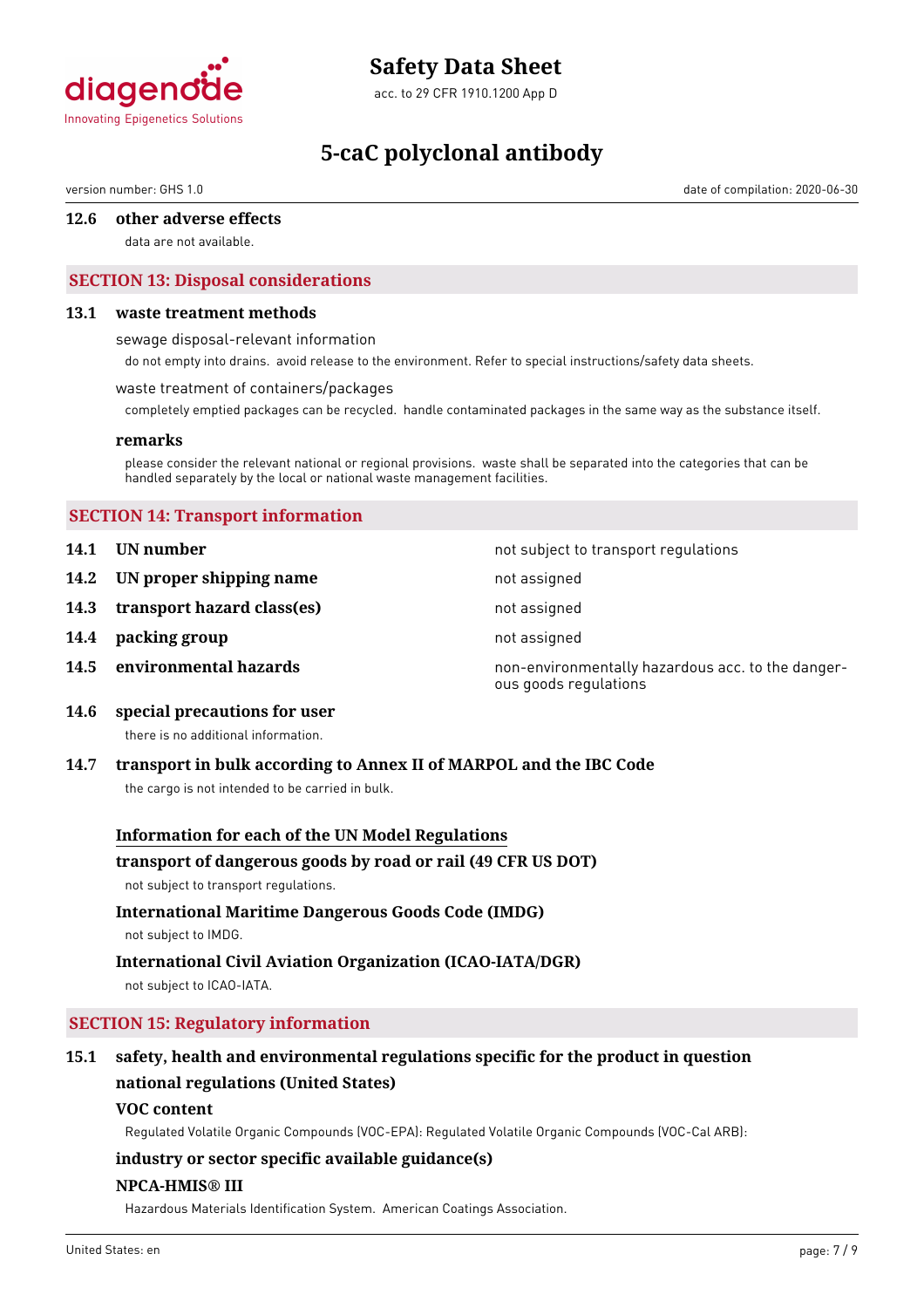

acc. to 29 CFR 1910.1200 App D

# **5-caC polyclonal antibody**

version number: GHS 1.0 date of compilation: 2020-06-30

| category            | rating | description                                                                                                                                                   |
|---------------------|--------|---------------------------------------------------------------------------------------------------------------------------------------------------------------|
| Chronic             |        | none                                                                                                                                                          |
| Health              |        | no significant risk to health                                                                                                                                 |
| Flammability        |        | material that must be preheated before ignition can occur                                                                                                     |
| Physical hazard     |        | material that is normally stable, even under fire conditions, and will not react with water,<br>polymerize, decompose, condense, or self-react. Non-explosive |
| Personal protection |        |                                                                                                                                                               |

### **NFPA® 704**

National Fire Protection Association: Standard System for the Identification of the Hazards of Materials for Emergency Response (United States).

| category       | degree of<br>hazard | description                                                                                                      |
|----------------|---------------------|------------------------------------------------------------------------------------------------------------------|
| Flammability   |                     | material that must be preheated before ignition can occur                                                        |
| Health         | 0                   | material that, under emergency conditions, would offer no hazard beyond that of ordinary<br>combustible material |
| Instability    |                     | material that is normally stable, even under fire conditions                                                     |
| Special hazard |                     |                                                                                                                  |

# **15.2 Chemical Safety Assessment**

chemical safety assessments for substances in this mixture were not carried out.

# **SECTION 16: Other information, including date of preparation or last revision**

### **abbreviations and acronyms**

| abbr.                 | descriptions of used abbreviations                                                                                                                      |  |
|-----------------------|---------------------------------------------------------------------------------------------------------------------------------------------------------|--|
| 29 CFR 1910, 1000     | 29 CFR 1910.1000, Tables Z-1, Z-2, Z-3 - Occupational Safety and Health Standards: Toxic and Hazardous Sub-<br>stances (permissible exposure limits)    |  |
| 49 CFR US DOT         | 49 CFR U.S. Department of Transportation                                                                                                                |  |
| Cal ARB               | California Air Resources Board                                                                                                                          |  |
| CAS                   | Chemical Abstracts Service (service that maintains the most comprehensive list of chemical substances)                                                  |  |
| Ceiling-C             | Ceiling value                                                                                                                                           |  |
| <b>DGR</b>            | Dangerous Goods Regulations (see IATA/DGR)                                                                                                              |  |
| EPA                   | Environmental Protection Agency. An agency of the federal government of the United States charged with pro-<br>tecting human health and the environment |  |
| <b>IATA</b>           | International Air Transport Association                                                                                                                 |  |
| <b>IATA/DGR</b>       | Dangerous Goods Regulations (DGR) for the air transport (IATA)                                                                                          |  |
| ICAO                  | International Civil Aviation Organization                                                                                                               |  |
| <b>IMDG</b>           | International Maritime Dangerous Goods Code                                                                                                             |  |
| MARPOL                | International Convention for the Prevention of Pollution from Ships (abbr. of "Marine Pollutant")                                                       |  |
| NIOSH REL             | National Institute for Occupational Safety and Health (NIOSH): Recommended Exposure Limits (RELs)                                                       |  |
| <b>NPCA-HMIS® III</b> | National Paint and Coatings Association: Hazardous Materials Identification System - HMIS® III, Third Edition                                           |  |